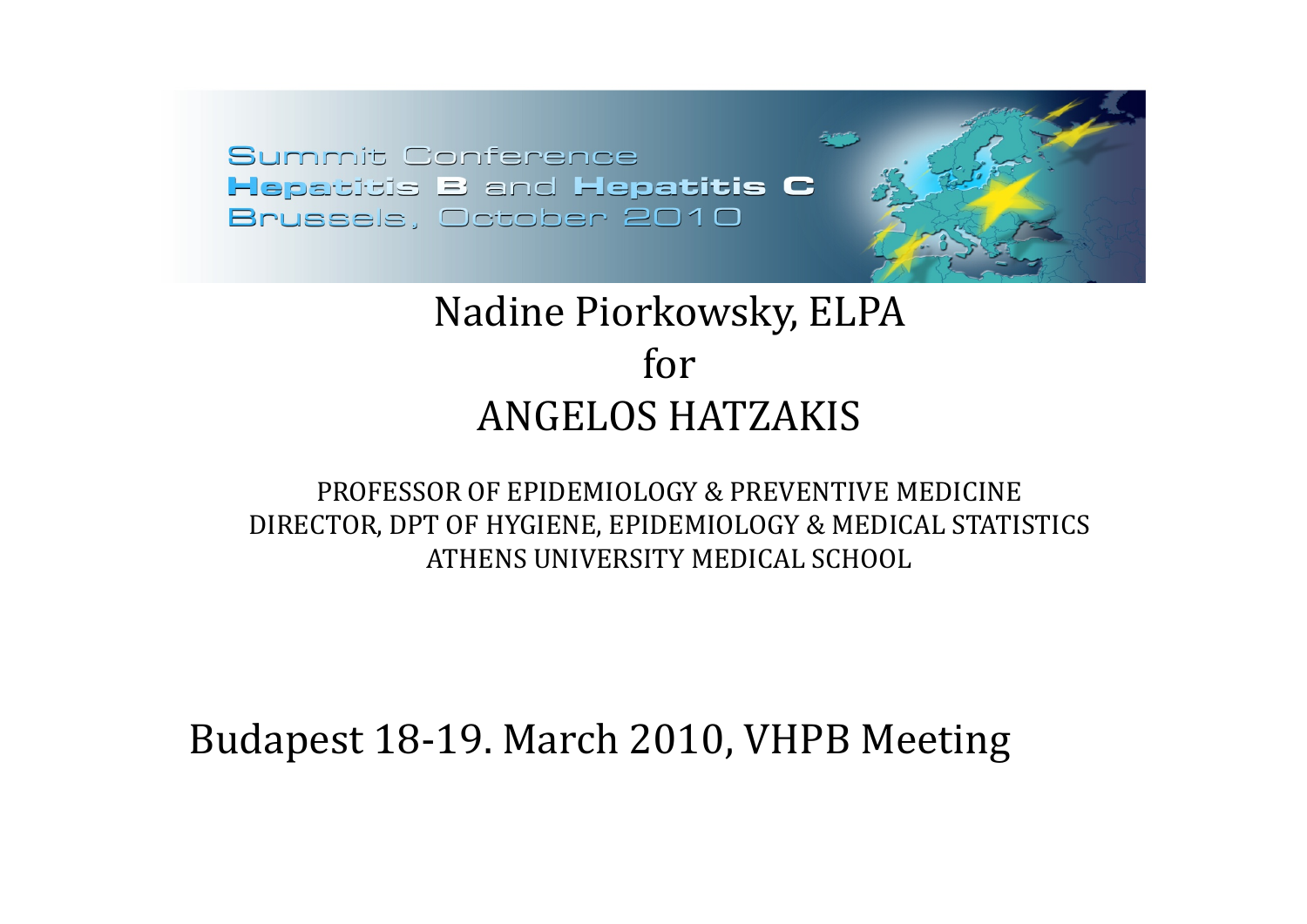- $\blacklozenge$  Viral hepatitis constitutes one of the most widespread and rapidly growing public health problems faced by developed and developing countries.
- $\blacklozenge$  Implications of Hepatitis B and C are still poorly understood at a political and a public level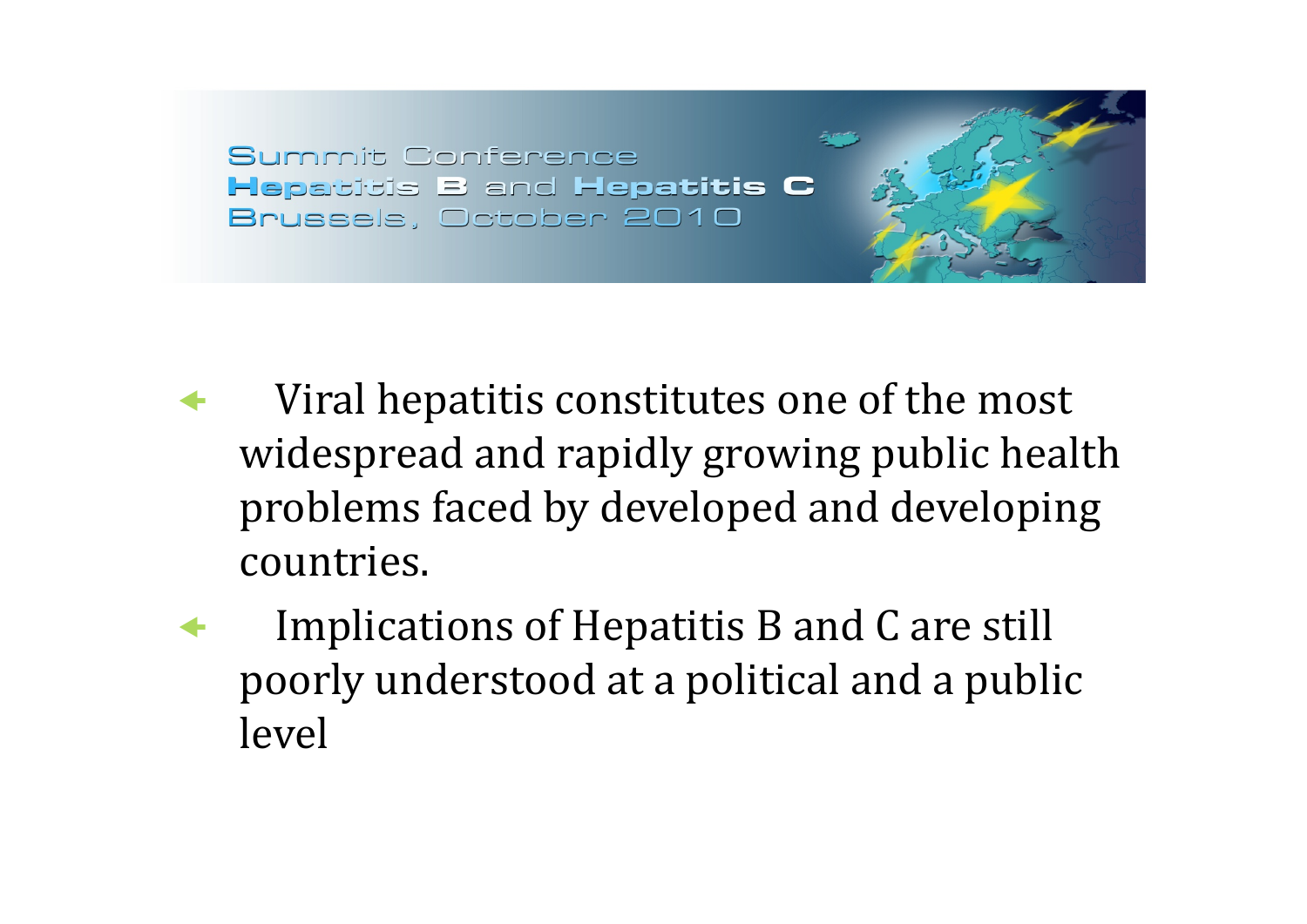- A. Conference on Hepatitis B and C focusing on engaging policy makers, stakeholders and key opinion leaders in EU who can affect policy change.
- B. Fast track research and pooled analyses of existing data to support a comprehensive public health strategy for HBV/HCV in Europe.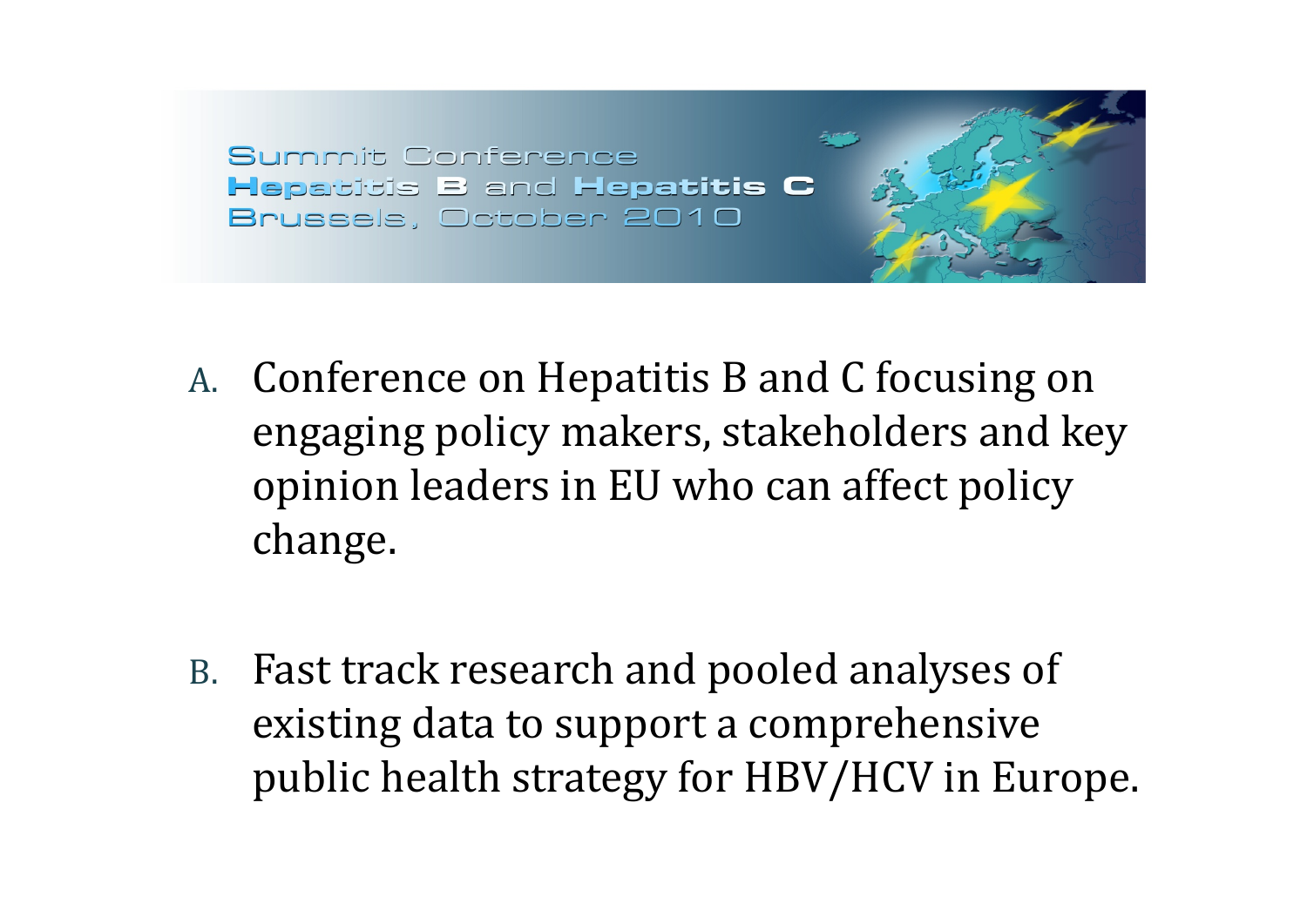## **CORE STEERING GROUP(1)**

Co‐Chairs

- ◆ Angelos Hatzakis Athens University Medical School
- ◆ Nadine Piorkowsky European Liver Patients Association (ELPA)
- Massimo Colombo University of Milan

#### Treasurer

Rafael Esteban – Vall d' Hebron University Hospital, Barcelona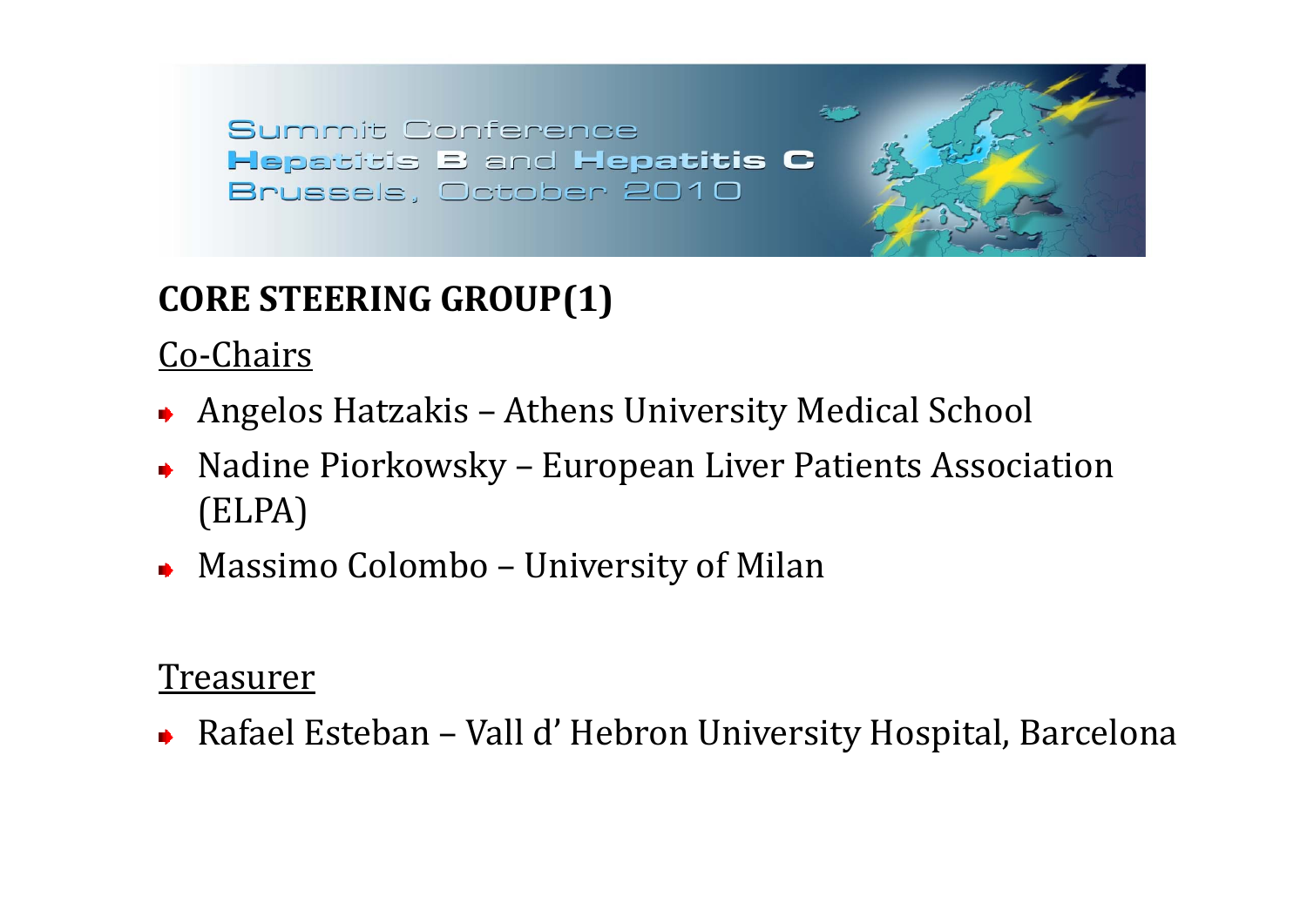#### **CORE STEERING GROUP (2)**

Members

- Manuel Carballo International Centre for Migration & Health
- Charles Gore World Hepatitis Alliance/ The Hepatitis C Trust
- Harry Janssen ‐ Erasmus University
- Michael Manns ‐ Hannover Medical School
- Patrick Marcellin ‐ University of Paris
- George Papatheodoridis Athens University
- Howard Thomas ‐ Imperial College, London
- Heiner Wedemeyer Hannover Medical School (EASL)
- Dominique Valla ‐ University of Paris VII, France (EASL)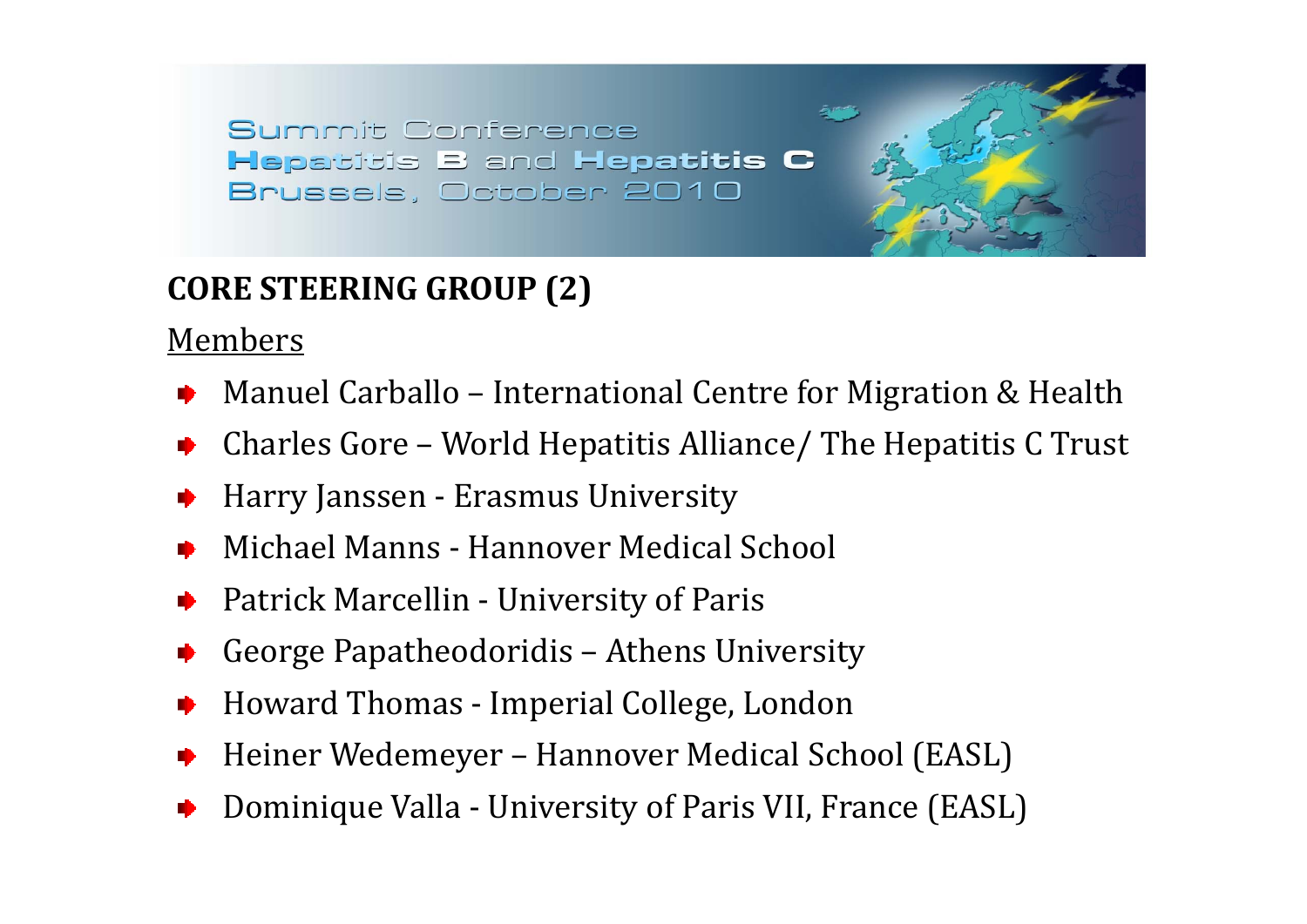# **ADVISORY BOARD**

- European Centre for Disease Control & Prevention (ECDC) ‐ *(M. van de Laar)*
- Viral Hepatitis Prevention Board (VHPB) *(P. van Damme)*
- WHO (invited)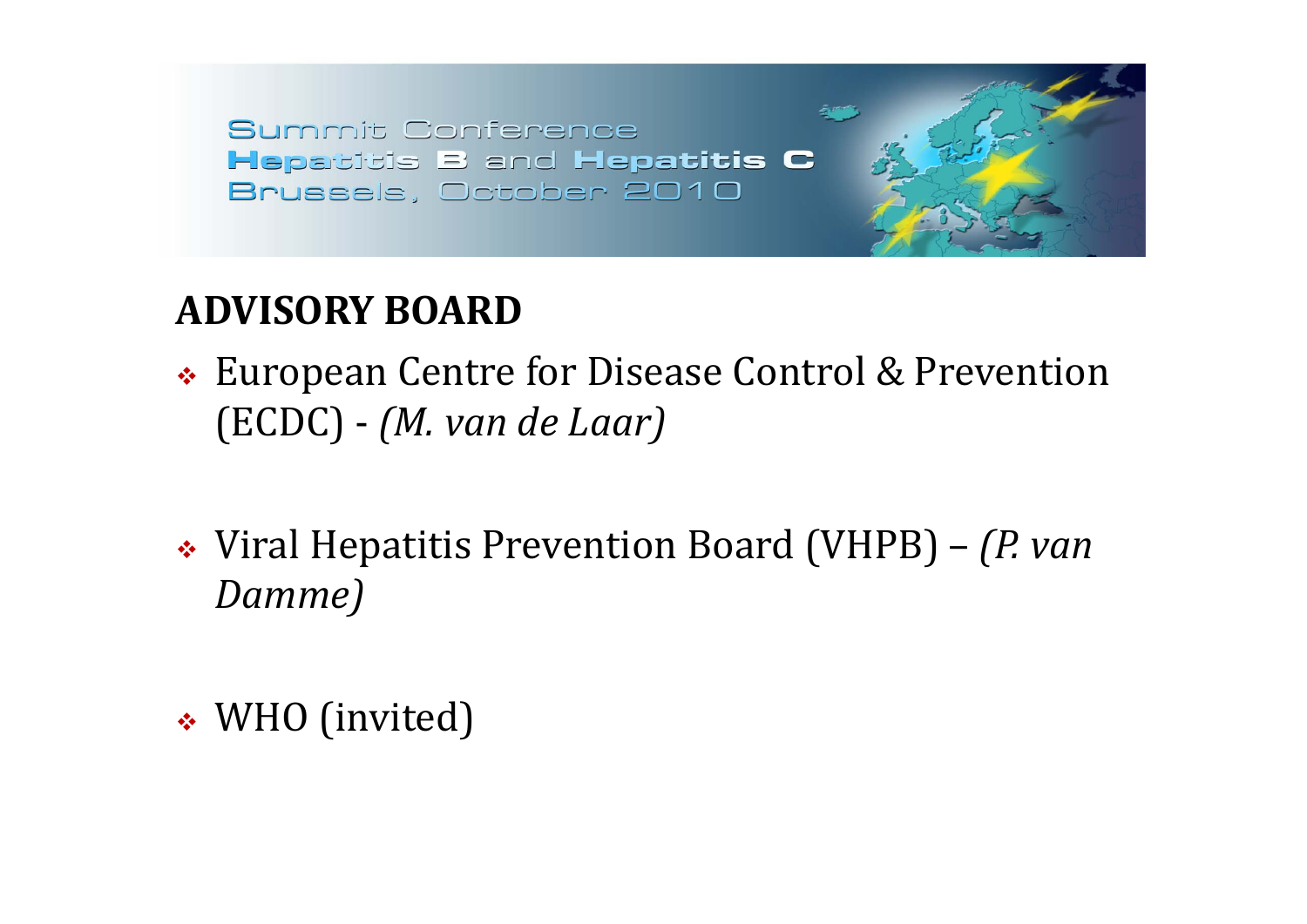## **ENDORSEMENT**

- European Commission
- Belgian Government
- World Health Organisation (WHO)
- European Centre for Disease Control (ECDC)
- Viral Hepatitis Prevention Board (VHPB)
- European Association for the Study of the Liver (EASL )
- European Liver Patients Association (ELPA)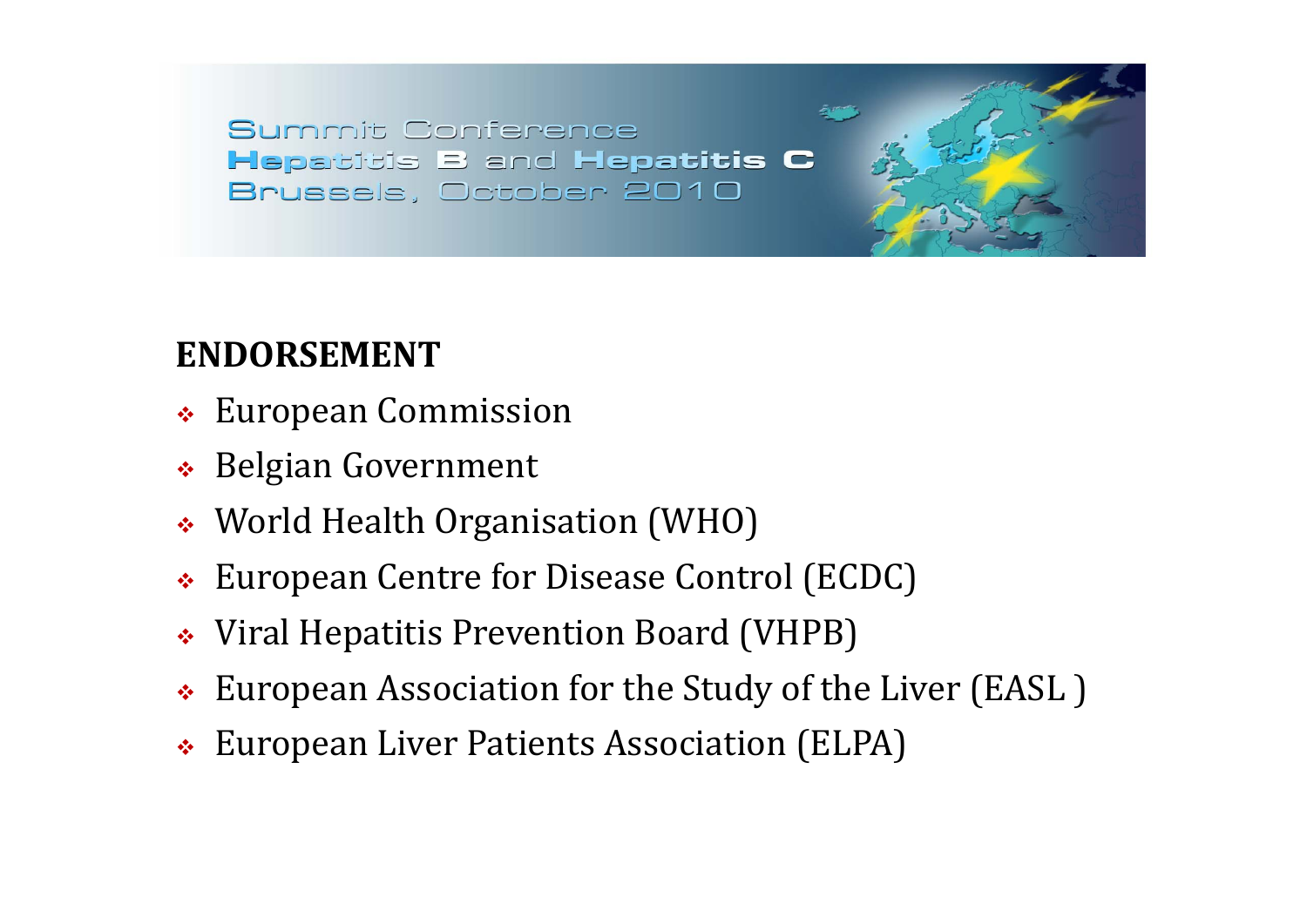### **RESEARCH PRIORITIES**

- Prevalence of HBV and HCV in Europe (EU 27) ‐ ECDC
- Burden of HBV and HCV disease in Europe (EU 27) ‐ ECDC
- Cost effectiveness of HBV and HCV screening
- Migration and HBV/HCV in Europe: Barriers to prevention and treatment
- ❖ Patient self‐help in the EU Member States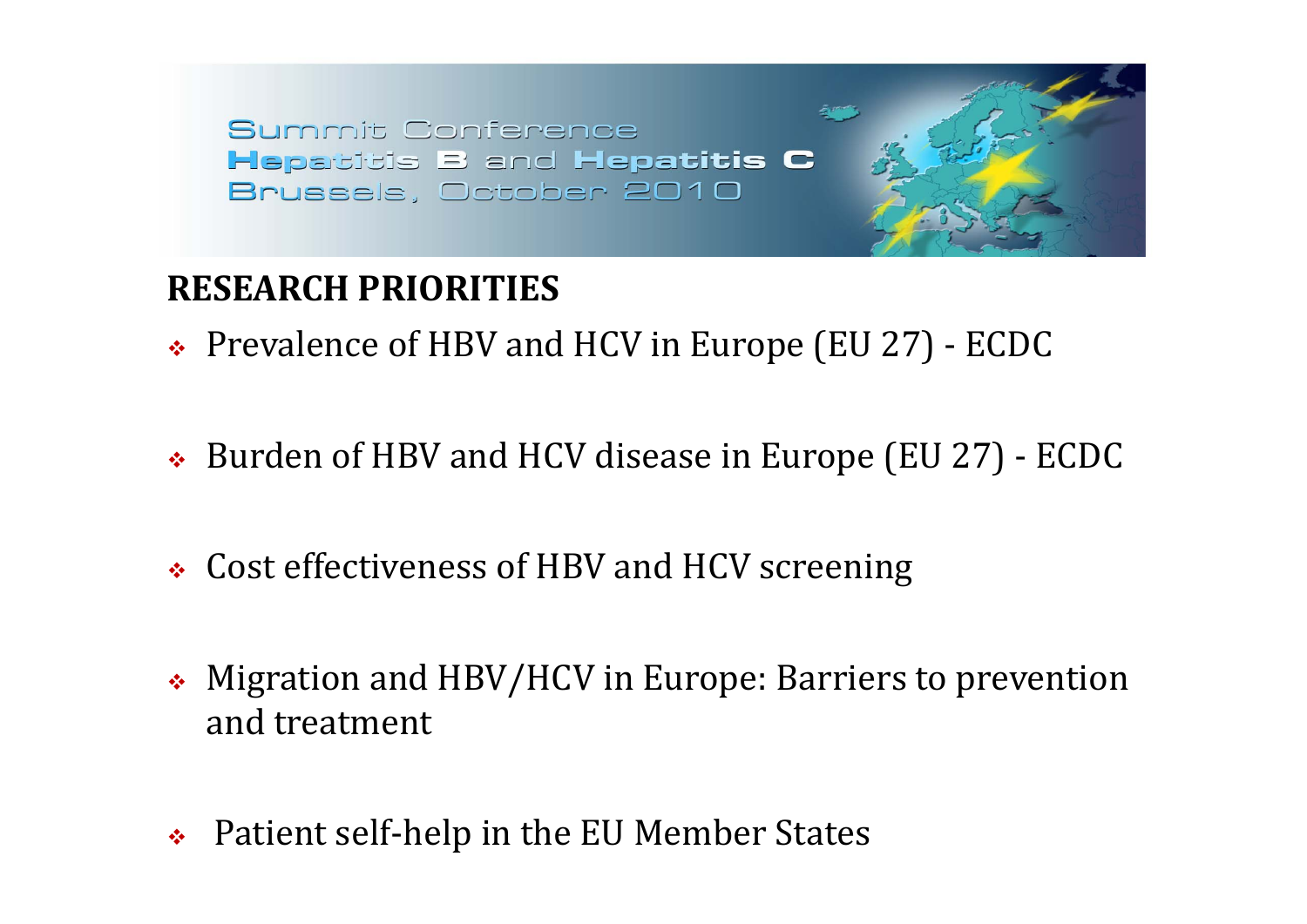#### **DELIVERABLES**

- 1.Awareness and Prevention
- 2.Enhancing Surveillance for HBV and HCV by ECDC
- 3. Screening/case findings for HBV/HCV and Related Diseases where co-infection is common
- 4. Universal Access to Early Treatment in line with Evidence‐Based Guidelines
- 5.Expansion of research resources under the 7<sup>th</sup> and 8<sup>th</sup> Research Framework Programmes of the EU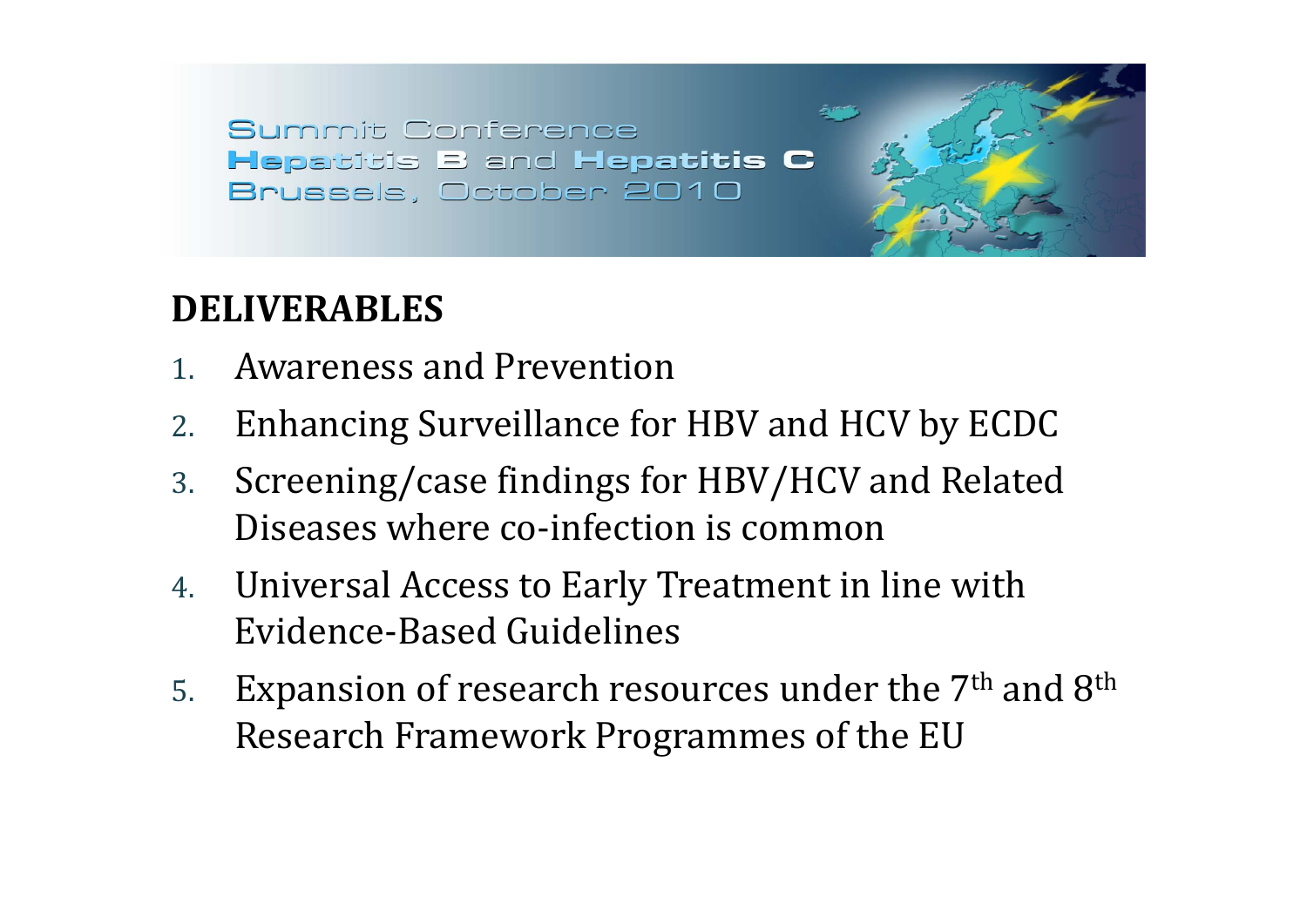## **Awareness and Prevention (1)**

- Public Awareness campaigns
- HBV vaccine
- Social integration of individuals infected with HBV and HCV
- Reassessment of HBV vaccination policies
- Immigrants
- Protection of IVDU and prisoners
- Health care workers and other occupationally exposed
- Blood donors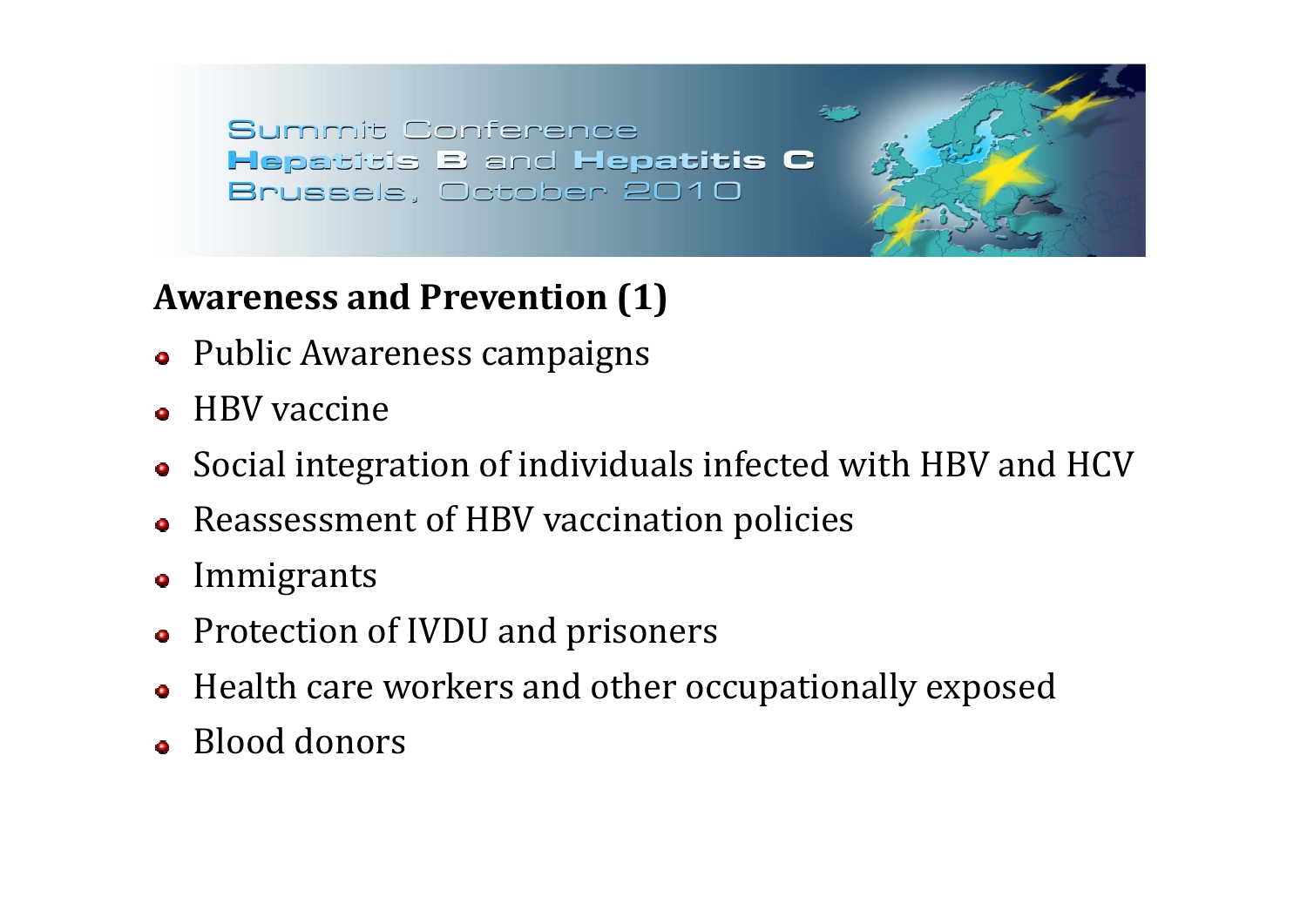#### **Awareness and Prevention (2)**

- Pregnant women and newborns
- HIV infected persons
- Household contacts
- Persons with STD
- International travellers
- Hemodialysis patients
- Integration of prevention into existing public health frameworks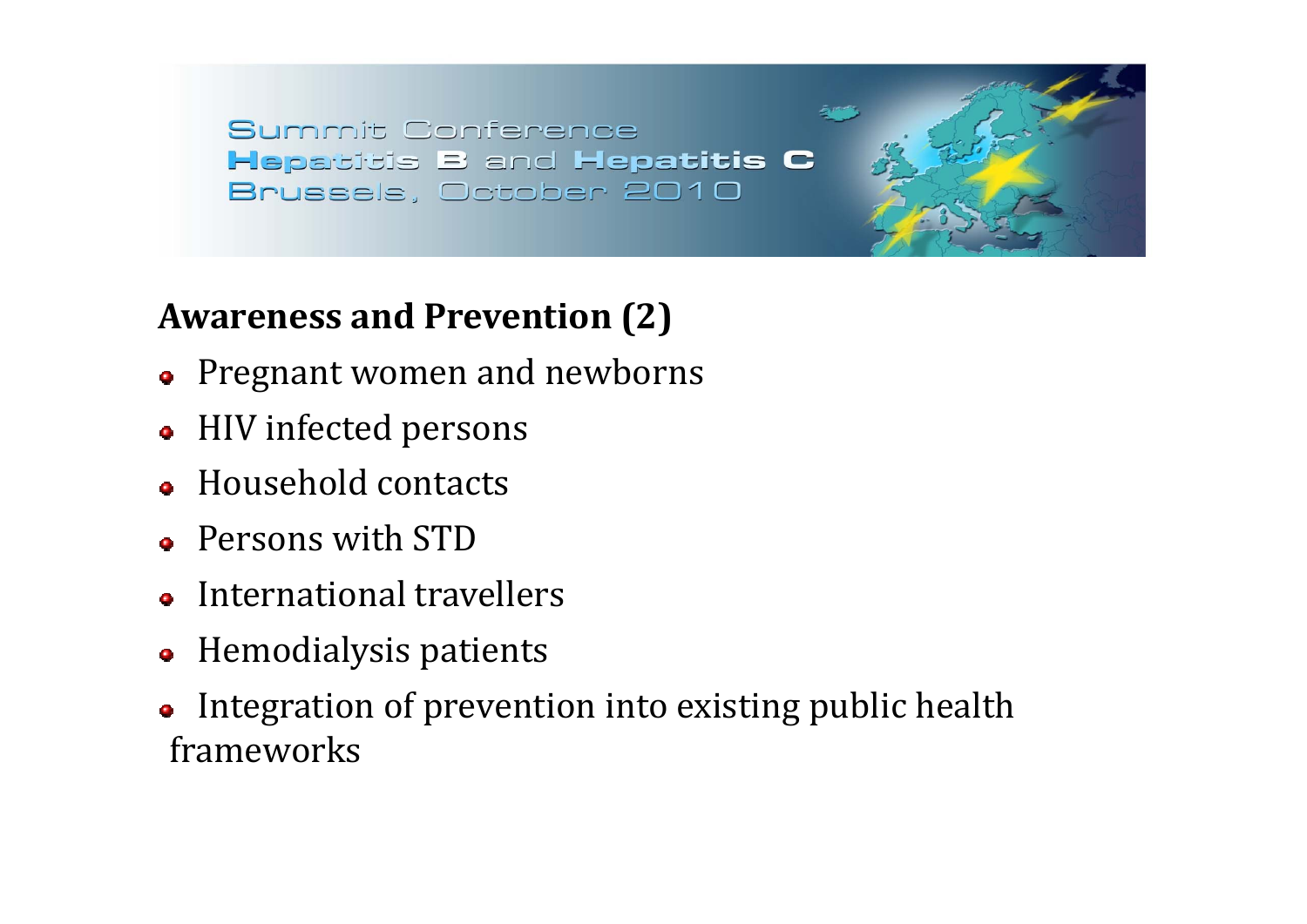## **Enhancing Surveillance for HBV and HCV by ECDC**

- Acceleration and maintenance of European-wide surveillances
- Mandatory notification o f Chronic Disease.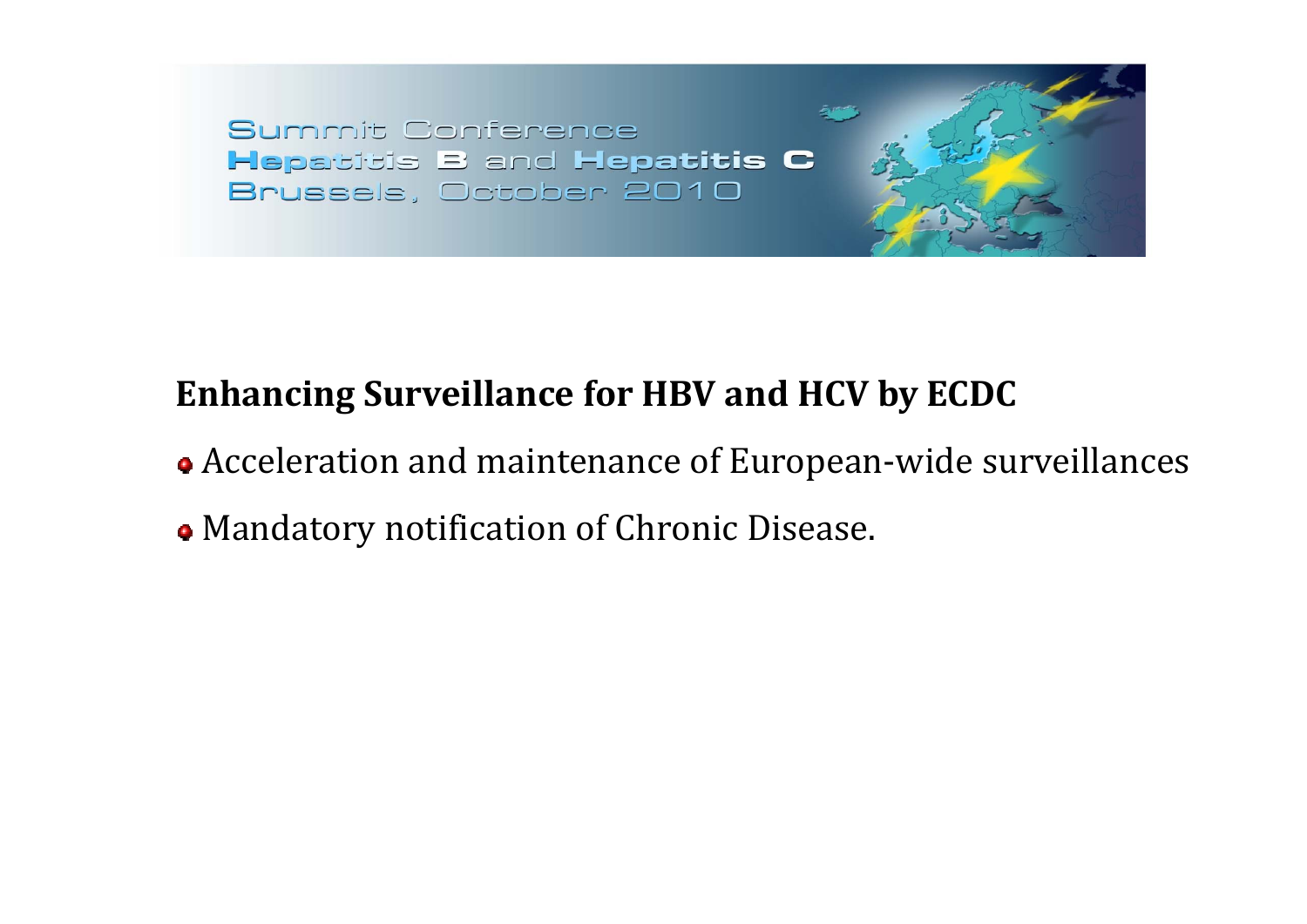#### **Screening/Detection for HBV/HCV and Related Diseases where coinfection is common**

- Indicator disease / risk factor screening
- Cost‐effecti v eness of screening
- Leg al and ethical implication of screening
- Guidance on settings wher e HB V screening is offered
- Ant enatal screening
- Availability of risk group screening, such as migrants or IDUs
- Blood donor screening
- Screening for Hepat ocellular carcinoma
- Eng agemen<sup>t</sup> of local community leaders t o encourage screening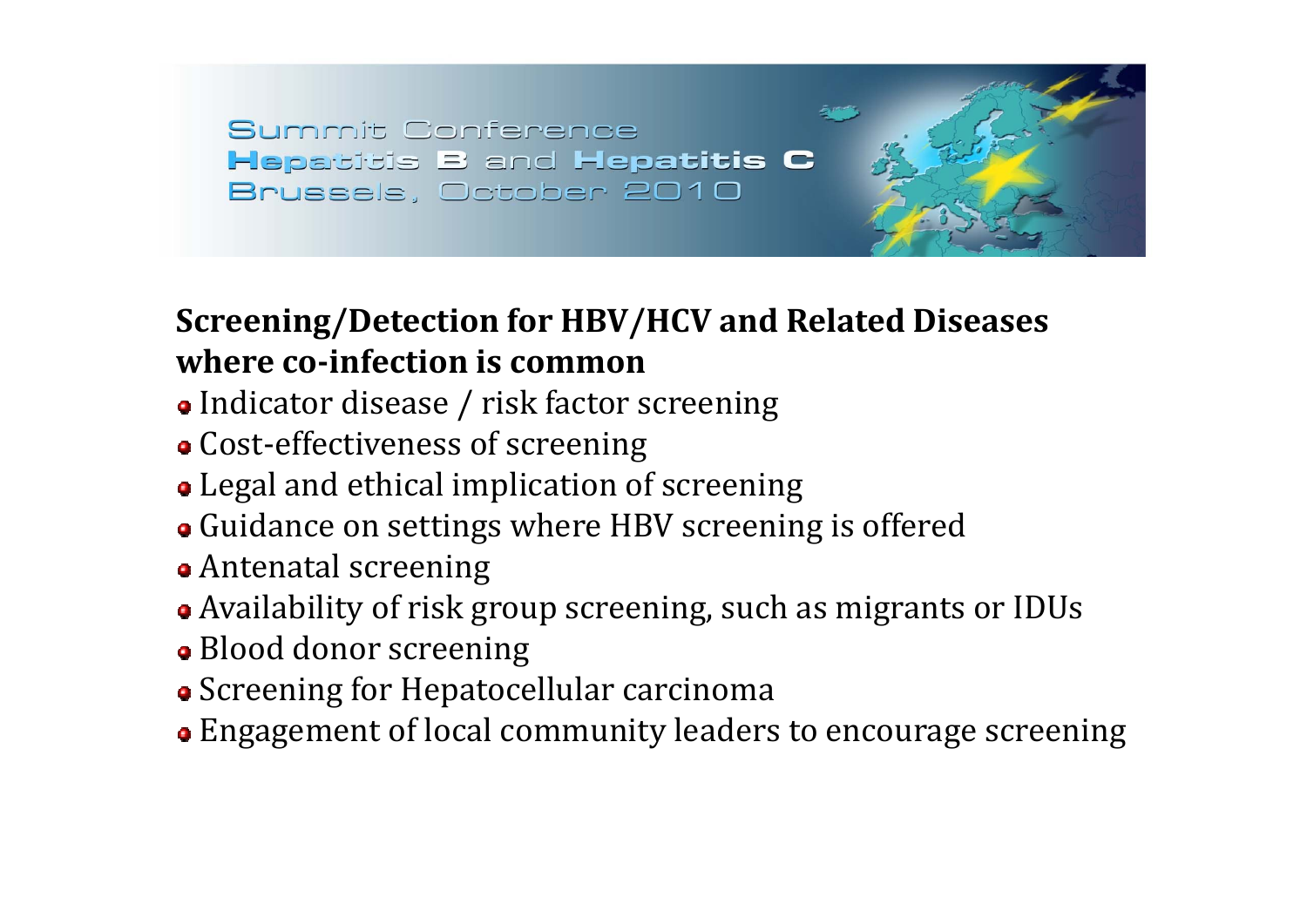**Universal Access to Early Treatment in line with Evidence-Based Guidelines**

- Earlier use of effective treatment
- Universal and equal access to HBV/HCV therapy
- Acceptance of and adherence to European treatment protocols

**Expansion of research resources under the 7th and 8th Research Framework Programmes of the EU**